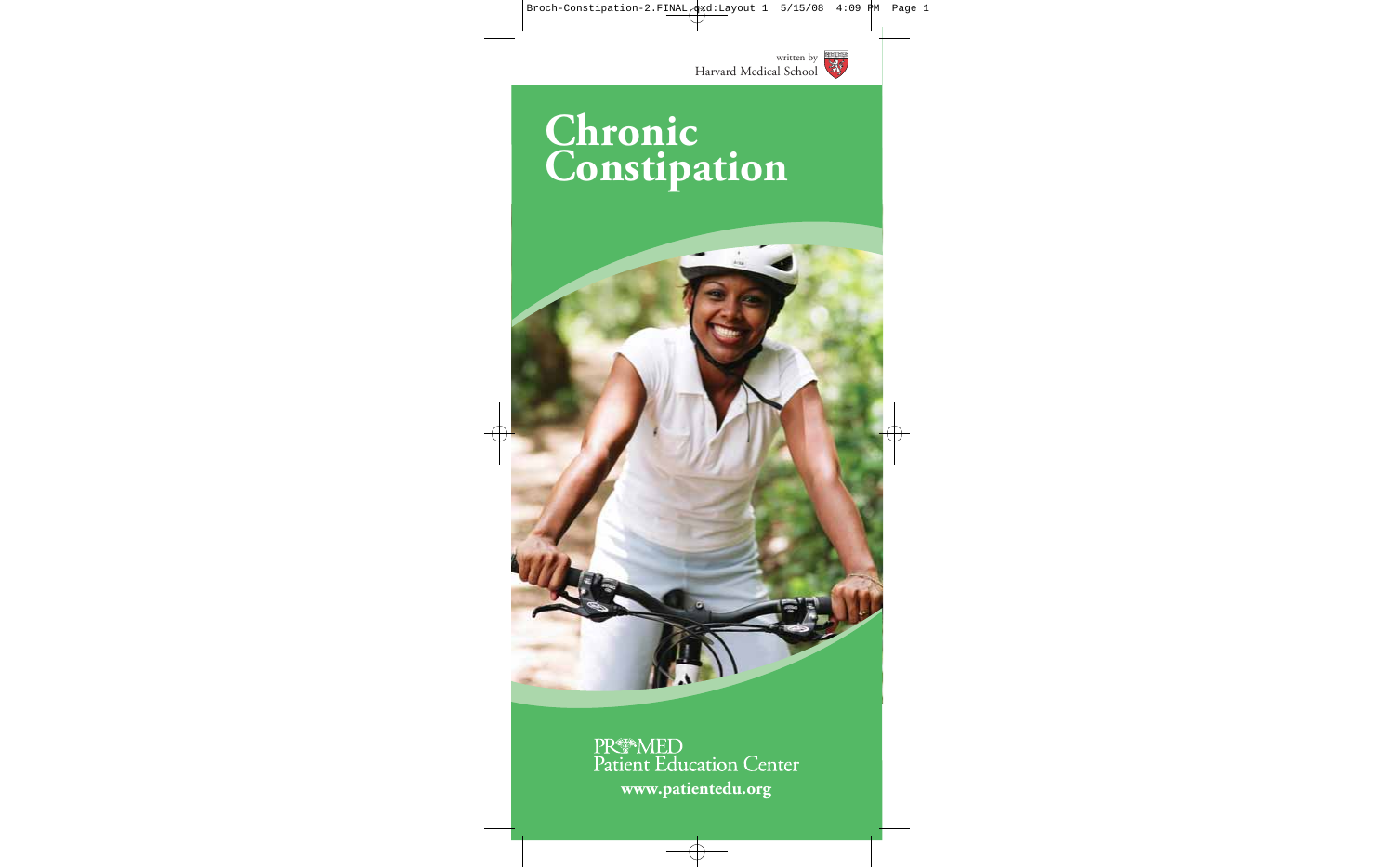owel function is not a topic for polite conversation. Indeed, when your function is normal, there's no need to talk about **But millions** is not a topic for polite<br>
is normal, there's no need to talk about<br>
it. But millions of Americans are troubled by constipation, and they should talk about it—not to their neighbors, but to their doctors. Constipation is a medical problem, and your doctor can guide you to a program of diet, exercise, and medication to bring relief.

## **What is Constipation?**

Although estimates vary widely, up to 28% of adult Americans may suffer from constipation. The problem is more common in the elderly than in young adults, and in women than men.

**Esophagus**

**Colon** *(Large Intestine)* **Stomach**

#### **Small Intestine**

**Rectum**

Is your constipation periodic (occasional) or chronic? Periodic constipation occurs infrequently and can usually be relieved by diet and exercise. Chronic constipation is more serious and may require medical attention. If you suffer from any two of these symptoms for a period of at least 3 months, you may have chronic constipation:

| <b>Hard or lumpy stools</b>                          | <b>Frequent use of</b><br>enemas, laxatives,<br>or suppositories |  |
|------------------------------------------------------|------------------------------------------------------------------|--|
| <b>Fewer than three bowel</b><br>movements in a week |                                                                  |  |
| <b>Difficulty passing stools</b>                     | <b>Feeling like your bowel</b><br>is never totally empty         |  |
| <b>Straining</b>                                     | <b>Feeling like there is</b>                                     |  |
| Abdominal discomfort<br>and bloating                 | something blocking<br>your bowel                                 |  |

The good news is that chronic constipation can be treated. Prescription medications and lifestyle changes can help. Most importantly, talk to your doctor, and speak openly about your symptoms of constipation.

## **Normal Intestinal Function**

Food and fluids start their long tour through your intestinal tract by passing rapidly through your mouth and food pipe (*esophagus*) into your stomach. The stomach muscles relax to accommodate your meal, but within about 20 minutes fluids move into the *small intestine* and solids follow a few minutes later.

Although the process starts in the mouth and stomach, most of the digestive process occurs in the small intestine. As nutrients and fluids are absorbed into the bloodstream, the intestinal

For more information about chronic constipation from Harvard Health Publications, go to www.patientedu.org/constipation.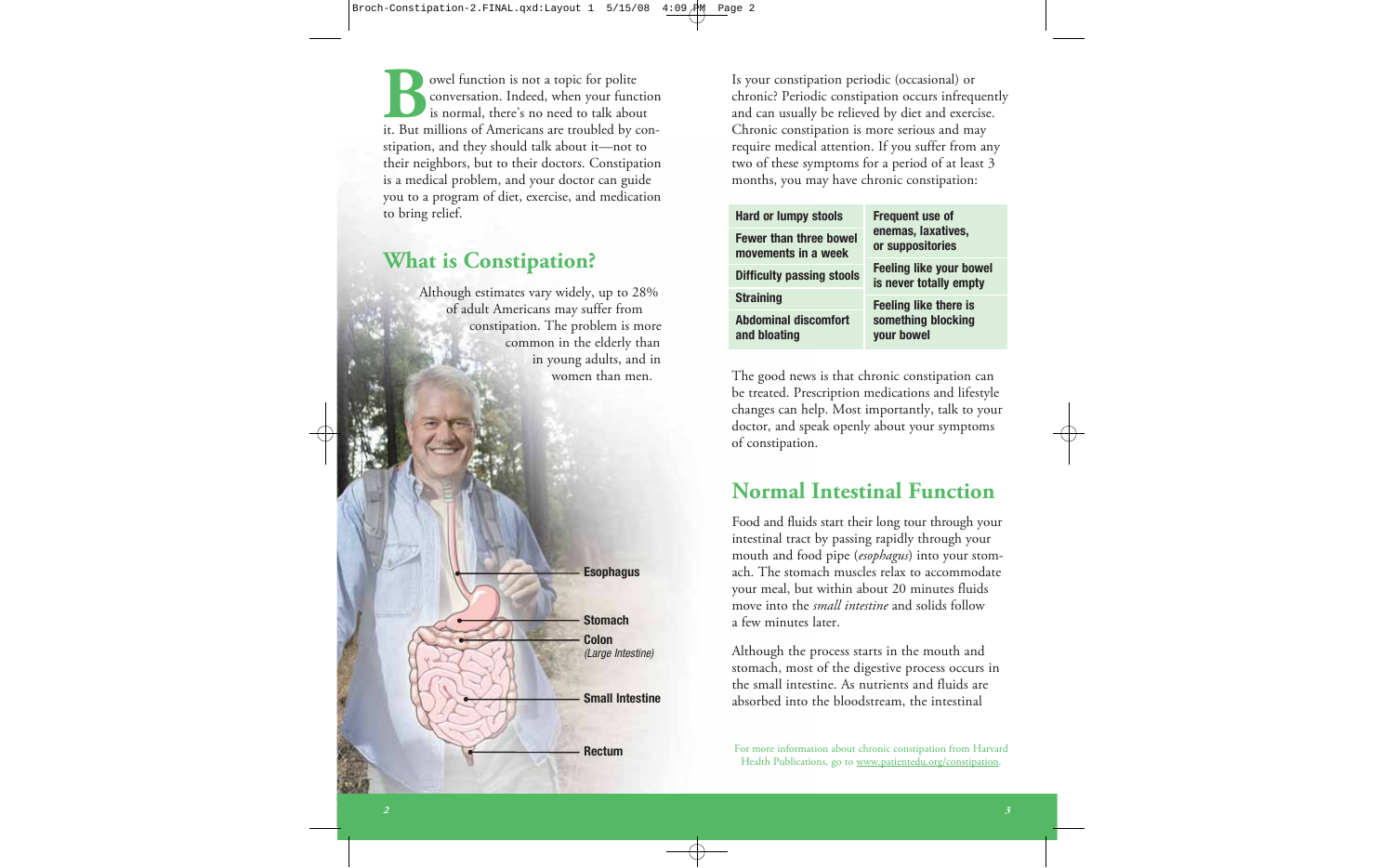contents become smaller and denser. The wall of the intestinal tract contains muscles that contract rhythmically to propel the intestinal contents on ward to the large intestine, or *colon*.

The colon absorbs some additional fluid, and the millions of bacteria that live there give the stool its characteristic color and odor. Involuntary rhythmic muscular contractions propel the intestinal contents through the 4 1/2 foot long colon. The time it takes varies enormously; in healthy people with good diets, 18 to 36 hours is about average.

The last step is the rectum. The colon can store a large amount of fecal material. As the rectum fills up, it signals the need to have a bowel movement. To accomplish that task, the two rings of muscles that guard the anal canal to keep stools from leak-

## *The good news is that chronic constipation can be treated.*

ing out have to relax. At the same time, the muscles of the lower colon have to contract to propel the stool outward, and voluntary contractions of the abdominal muscles ("straining") increase pressure to aid the process.

## **The Causes of Constipation**

Most cases of chronic constipation are caused by lifestyle factors, particularly inadequate dietary fiber and exercise. But in some cases, underlying problems slow bowel function (see Table 1 below).

#### **Table 1: Causes of Constipation**

**Low-fiber diet** You should consume 25 to 30 grams of fiber every day to soften the stool and encourage proper bowel function

**Not enough liquids** To help prevent stools from becoming dry and hard, your daily fluid intake should be equivalent to 6 to 8 glasses of water

**Lack of exercise** Regular exercise is necessary to strengthen the lower colon muscles and promote normal muscle contractions in the bowel wall

**Ignoring the urge** Disregarding the urge to move the bowel can not only cause constipation, but may also cause you to stop feeling the urge to go

**Change in routine** Changes in diet and the normal time of meals, as well as limited access to restrooms can cause you to become constipated

**Overuse of laxatives** Long-term use of over-thecounter laxatives can teach your bowel to rely on these medicines, and can eventually cause constipation rather than relieve it

**Medication side effects** Constipation can be a side effect of many different prescription and non-prescription medications, including supplements and vitamins

**Local pain or discomfort** Pain around the anus, such as an anal fissure or hemorrhoids, can make bowel movements painful or uncomfortable; this may cause you to resist the urge to have a bowel movement

**Pregnancy** Hormonal changes or added pressure on the intestines from the uterus can affect bowels

**Bowel diseases** Including tumors, diverticulosis, irritable bowel syndrome (IBS), inflammatory bowel disease, and strictures (scarring)

**Other medical conditions** Including diabetes, an under-active thyroid gland, multiple sclerosis, Parkinson's disease, spinal cord disorders, depression, anxiety, low potassium levels, and high calcium levels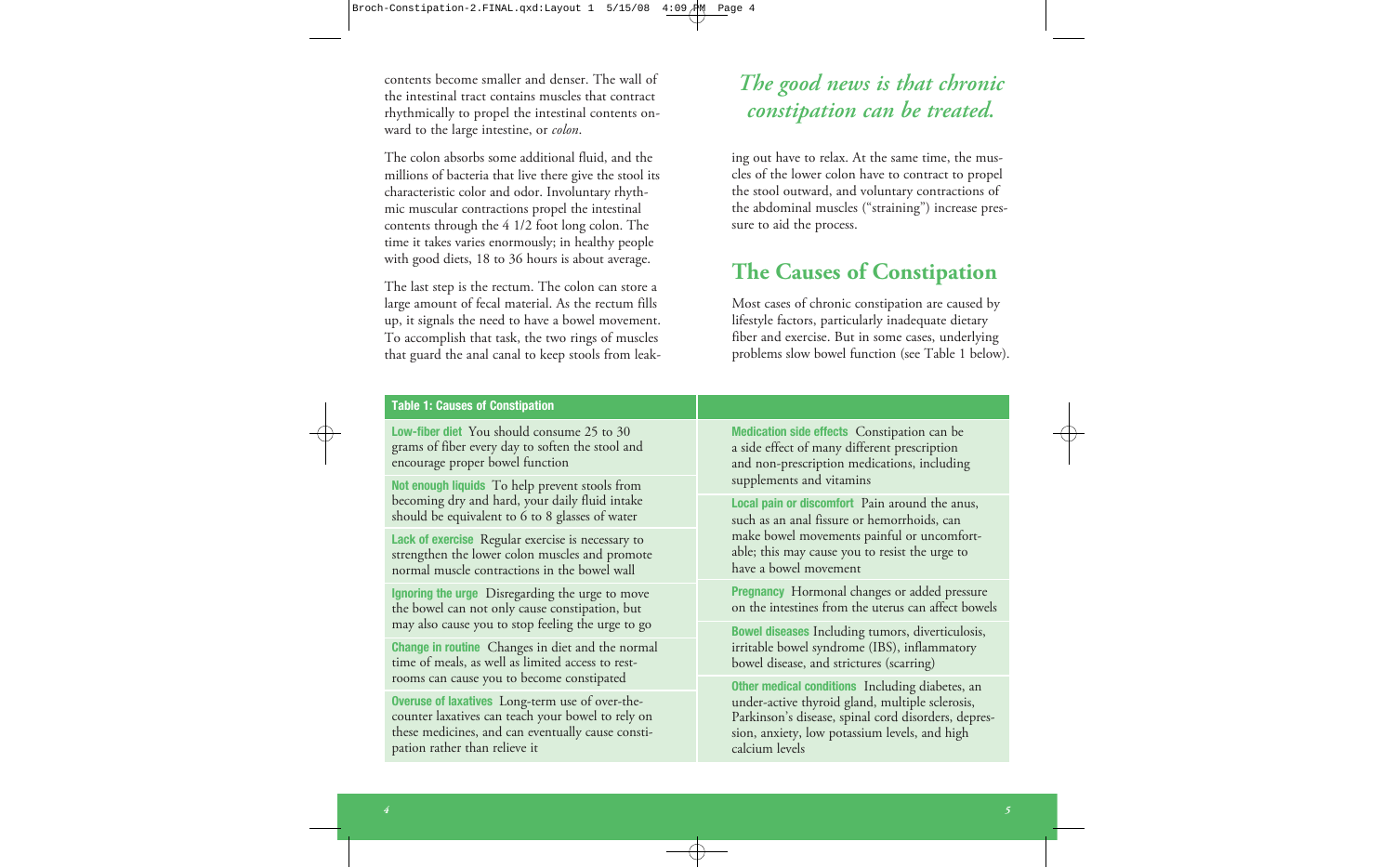## **Evaluation**

Your doctor will review your general health, your medications and supplements, and your family history, with an emphasis on bowel disease. A physical exam may reveal clues; abdominal and rectal exams are particularly important. But in most cases, a detailed review of your diet, exercise, and bowel habits will provide the most important information.

Although there are no specific lab tests for constipation, your doctor may check for blood in your stool and for anemia, diabetes, thyroid abnormalities, and blood potassium and calcium levels.

Warning symptoms should prompt more intensive testing. Table 2 lists some red flags.

Patients with constipation warning signs may benefit from additional tests, such as *colonoscopy*, *sigmoidoscopy*, or *barium x-rays*. And even without warning symptoms, everyone over 50 should have regular screening tests for colon cancer to detect polyps and tumors long before they cause constipation.



#### **Table 2: Constipation Warning Signs**

- New constipation or sudden change in bowel function
- Vomiting, abdominal distention, abdominal pain
- Intestinal bleeding
- Weight loss

• Fever • Anemia

- Rectal pain
- Family history of colon cancer or inflammatory bowel disease

## **Consequences of Constipation**

Chronic constipation itself does not lead to serious medical conditions. But straining can trigger painful rectal problems. *Hemorrhoids* are the most common; they are swollen rectal veins that can cause rectal bleeding or, if they become clotted (*thrombosed*), severe rectal pain. The combination of straining and hard stools can tear rectal tissue, producing *anal fissures* that are so painful that patients avoid moving their bowels. In elderly people, hard, dry stools can become *impacted* (trapped) in the rectum, preventing normal bowel movements. Straining can also push rectal tissue out through the anus; these *rectal prolapses* may require surgical repair. And the low-fiber diets typically associated with chronic constipation are linked with *diverticulosis* and *diverticulitis*, common colon disorders that can cause bleeding or inflammation with pain and fever.

Even without any complications, the discomfort associated with chronic constipation provides good reason to seek treatment.

## **Treating Constipation:** *Goals*

The goal of treatment is not regularity but comfort. Success is not judged by the number of bowel movements you have in a week, but by the ease and comfort of bowel function. To reach that goal, every patient with chronic constipation should make lifestyle changes to help. And if more help is needed, your doctor can help you find appropriate medications.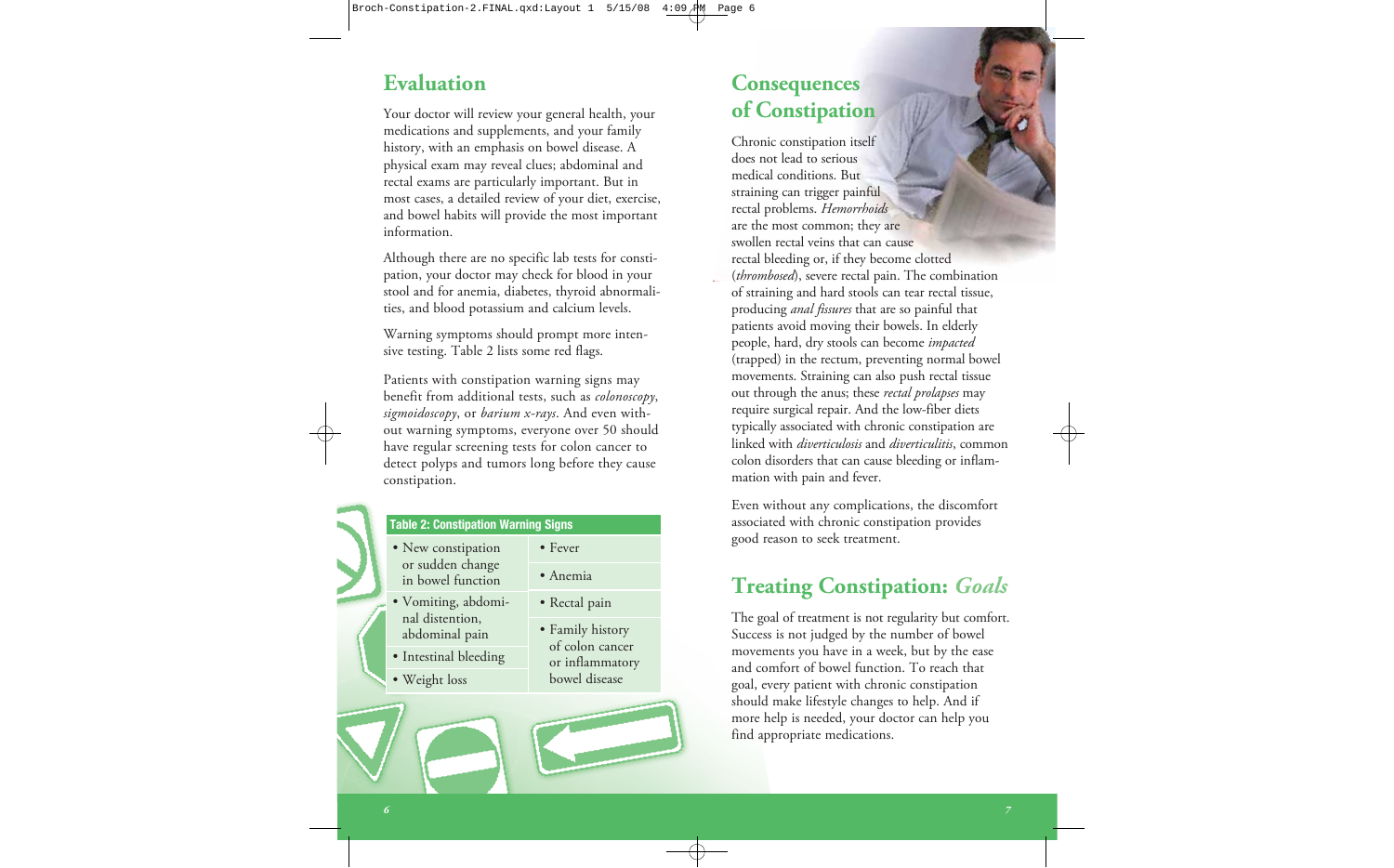## **Preventing and Treating Constipation:** *Lifestyle*

Lifestyle changes can prevent or treat many cases of chronic constipation. Four things are important:



**Dietary Fiber.** Dietary fiber is a mix of complex carbohydrates found in the bran of whole grains, the leaves and stems of plants, and in nuts, seeds, fruits and vegetables—but not in any animal foods.

By making the stools bulkier, softer, and easier to pass, fiber protects against constipation and other intestinal disorders. By producing a sensation of fullness and by lowering blood sugar and cholesterol levels, fiber also helps improve general health (Table 3).

| Table 3:<br><b>Dietary Fiber Can Benefit These Conditions</b> |                        |  |
|---------------------------------------------------------------|------------------------|--|
| <b>Intestinal Disorders</b>                                   | <b>Other Disorders</b> |  |
| • Constipation                                                | • Heart disease        |  |
| · Hemorrhoids                                                 | • Obesity              |  |
| • Diverticulosis                                              | • Diabetes             |  |
| $\bullet$ IBS                                                 | $\bullet$ Gallstones   |  |
| • Colon cancer*                                               |                        |  |

The Institute of Medicine recommends 38 grams of fiber a day for men younger than 50 and 30 grams a day for older men; for women, the recommended amount is 30 grams a day before age 50 and 21 grams a day thereafter. Most Americans get much, much less. See page 10 for a listing of the fiber content of some foods and supplements.

**\* The role of dietary fiber in colon cancer is not yet well understood**

It's best to ease into a high-fiber diet. Increase your daily intake by about 5 grams per week until you reach your goal, and be sure to have plenty of fluids as well. For most people, a high-fiber cereal is the place to start, but if breakfast isn't your thing, you can have it any time during the day.



**Exercise.** Exercise speeds the transportation of waste through the intestinal tract. It's one of the reasons people who exercise regularly enjoy substantial protection against colon cancer. And like dietary fiber, exercise has many

benefits beyond constipation. It reduces the risk of heart disease, stroke, high blood pressure, diabetes, obesity, and many other problems.

For the sake of your heart and your health, as well as your bowel function, you should exercise nearly every day. A 30-minute walk is a great way to start.



**4.**

**Fluids.** Doctors no longer believe that everyone needs 8 glasses of water a day. But everyone with chronic constipation should have 6 to 8 glasses of fluids a day.

#### **Establish a good routine.**

Always try to "heed the call" and head for the bathroom whenever you feel the urge to move your bowels. Holding back gives your gut the wrong message. In addition, set aside some time to sit on

the toilet every day. Eating stimulates the colon, so a few minutes after a meal may be best. Since coffee also stimulates the colon, many people find after breakfast best—particularly if they've been smart enough to start the day with bran cereal.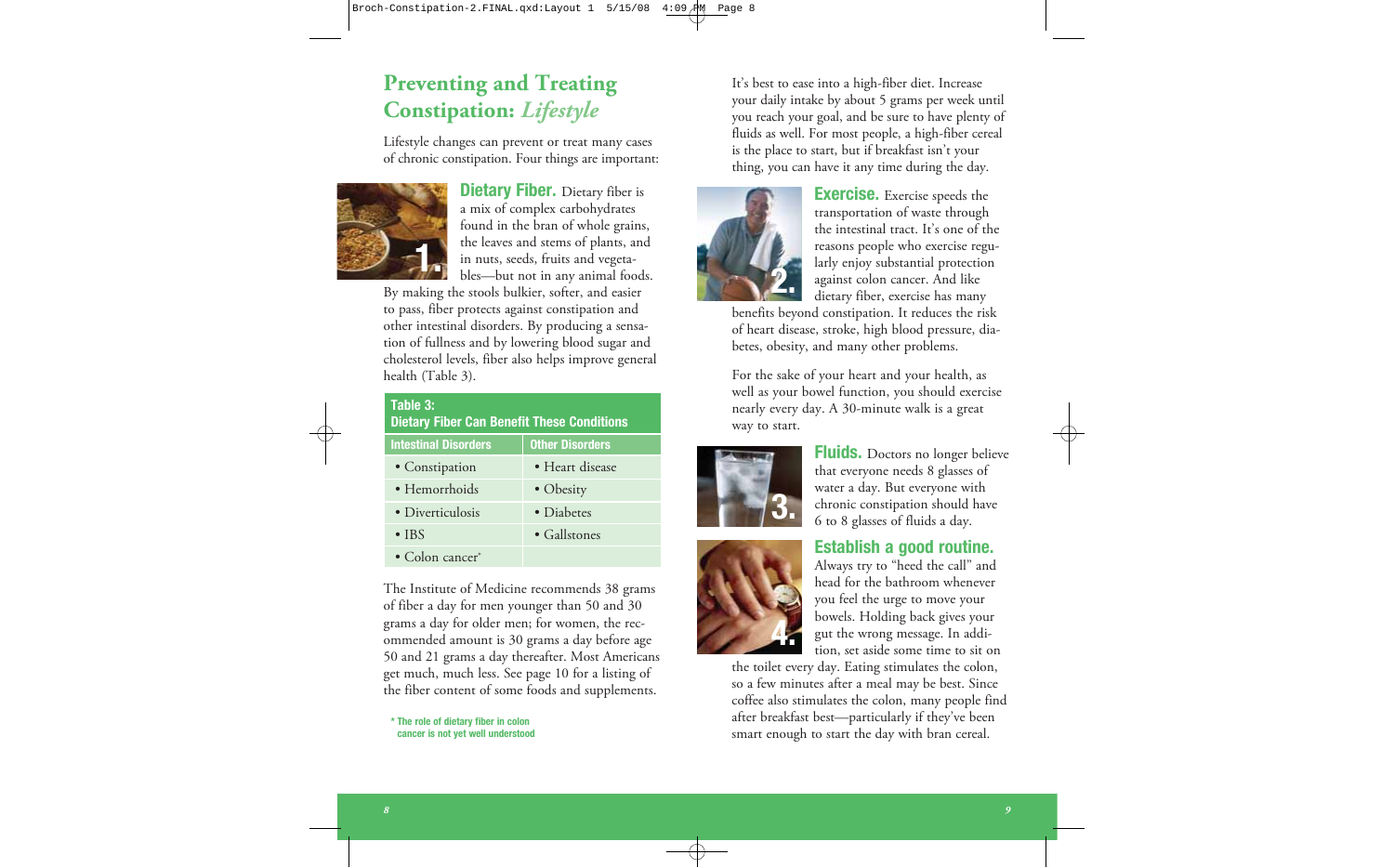| <b>Table 4: Examples of High-Fiber Foods</b> |                            |                       |  |
|----------------------------------------------|----------------------------|-----------------------|--|
| <b>Food</b>                                  | <b>Serving Size</b>        | <b>Fiber Content*</b> |  |
| <b>Cereals</b>                               |                            |                       |  |
| All Bran Extra Fiber                         | $\frac{1}{2}$ cup          | 13                    |  |
| Fiber One                                    | $1/2$ cup                  | 13                    |  |
| All Bran                                     | $1/2$ cup                  | 9                     |  |
| <b>Shredded Wheat</b>                        | 1 cup                      | $6\phantom{1}$        |  |
| <b>Oatmeal</b>                               | 1 cup (cooked)             | 4                     |  |
| <b>Grains</b>                                |                            |                       |  |
| <b>Barley</b>                                | 1 Cup (cooked)             | 6                     |  |
| <b>Brown rice</b>                            | 1 Cup (cooked)             | 4                     |  |
| <b>Baked Goods</b>                           |                            |                       |  |
| <b>Rye Krisp</b>                             | 1 square                   | 5                     |  |
| <b>Bran muffins</b>                          | 1                          | $\overline{c}$        |  |
| Whole wheat bread                            | 1 slice                    | $\overline{2}$        |  |
| <b>Lequmes</b>                               |                            |                       |  |
| <b>Baked beans</b>                           | 1 cup (canned)             | 10                    |  |
| <b>Kidney beans</b>                          | $1/2$ CUD (cooked)         | 7                     |  |
| Lima beans                                   | $\frac{1}{2}$ CUD (cooked) | 5                     |  |
| Greens                                       |                            |                       |  |
| Spinach                                      | 1 cup (cooked)             | 4                     |  |
| <b>Vegetables</b>                            |                            |                       |  |
| <b>Brussels sprouts</b>                      | $1/2$ cup                  | $\overline{4}$        |  |
| <b>Broccoli</b>                              | $1/2$ cup                  | 3                     |  |
| Carrot                                       | 1 medium                   | $\overline{2}$        |  |
| Tomato                                       | 1 medium                   | $\overline{2}$        |  |
| <b>String beans</b>                          | $1/2$ cup                  | $\overline{2}$        |  |
| <b>Fruit</b>                                 |                            |                       |  |
| Apple (with skin)                            | 1 medium                   | 4                     |  |
| Pear (with skin)                             | 1 medium                   | 4                     |  |
| <b>Banana</b>                                | 1 medium                   | 3                     |  |
| <b>Dried Fruits</b>                          |                            |                       |  |
| <b>Prunes</b>                                | 6                          | 8                     |  |
| <b>Raisins</b>                               | $1/4$ cup                  | 3                     |  |
| <b>Nuts and Seeds</b>                        |                            |                       |  |
| Peanuts                                      | 10 nuts                    | $\mathbf{1}$          |  |
| Popcorn                                      | 1 cup                      | 1                     |  |
| <b>Supplements</b>                           |                            |                       |  |
| Psyllium                                     | 1 tsp or 1 wafer           | $3 - 4$               |  |
| Wheat bran                                   | 1 <sub>oz</sub>            | 3                     |  |
| Wheat germ                                   | 1 <sub>0z</sub>            | $\overline{c}$        |  |
| Methyl cellulose                             | 1 tbsp                     | $\overline{2}$        |  |

**\*to nearest gram**

## **Treating Constipation:** *Medications*

Although it may be difficult to talk to your doctor about constipation, it is important since you may need a prescription medication to provide relief.

When combined with lifestyle changes, medications prescribed by your doctor can help stools move more easily through your intestines. Some prescription medicines draw fluids into the intestine, making the stool softer and easier to pass, while other medications help speed up slowed muscle contractions in your intestines.

If you are experiencing symptoms of chronic constipation, be sure to talk with your doctor about what medications may be right for you.

# **Conquering Constipation**

In healthy people, bowel function should be regular, painless, and natural. Many people in industrialized societies suffer from chronic constipation and its complications because they have gotten away from the natural lifestyle. Getting back to basics with a high-fiber diet and regular exercise can restore natural bowel function for many patients—and when more help is needed, doctors can choose a prescription medication to help relieve chronic constipation.